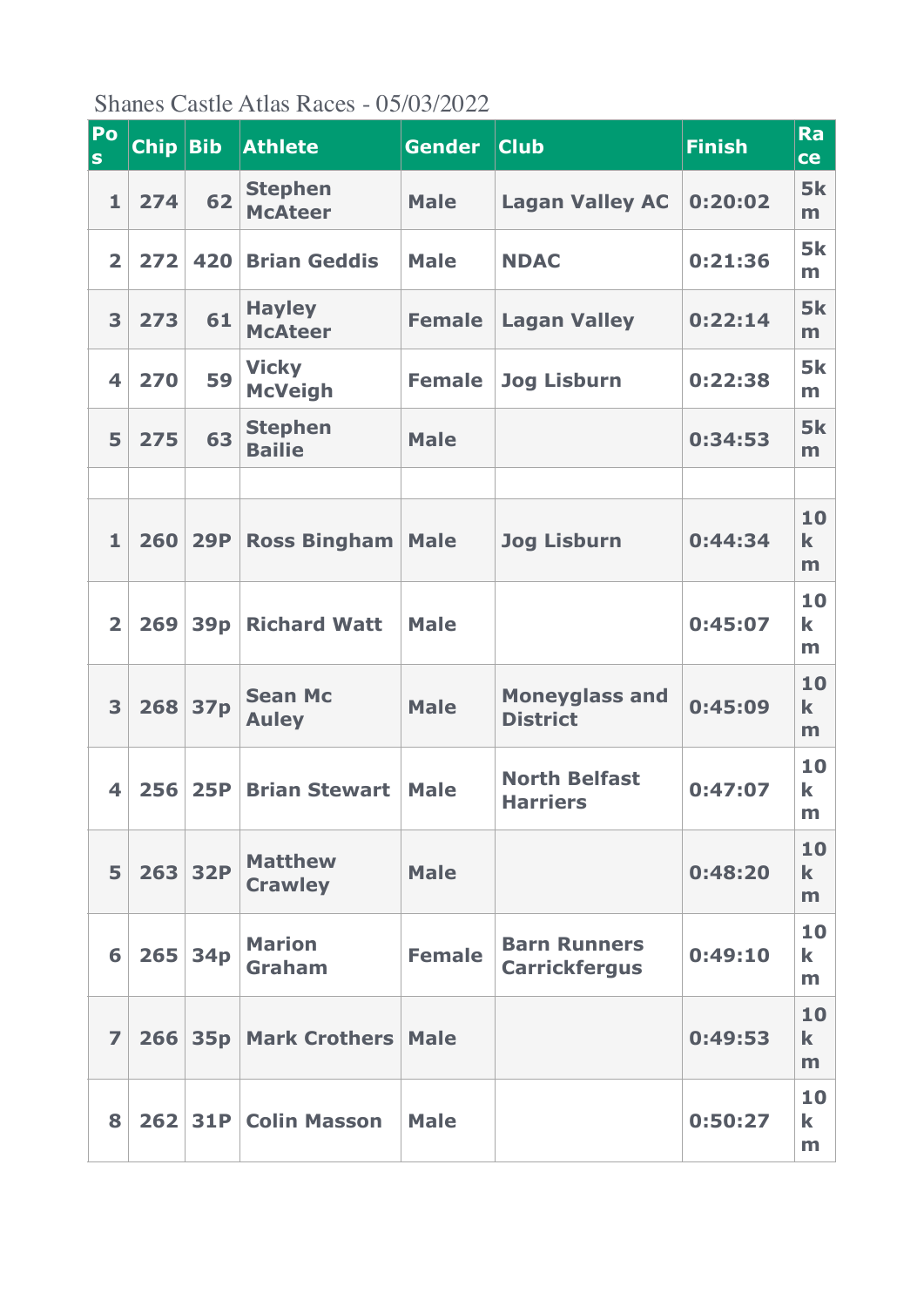| 9               | 259 | <b>28P</b> | <b>Diane Rogan</b>                  | <b>Female</b> | <b>Jog Lisburn</b>                          | 0:51:26 | 10<br>$\bf k$<br>m     |
|-----------------|-----|------------|-------------------------------------|---------------|---------------------------------------------|---------|------------------------|
| 10              |     |            | 258 27p Terry Mcquid                | <b>Male</b>   |                                             | 0:53:54 | 10<br>$\bf k$<br>m     |
| 11              | 208 | <b>20P</b> | <b>Nicole Tucker</b>                | <b>Female</b> | <b>East Antrim</b><br><b>Harriers</b>       | 0:58:55 | 10<br>$\bf k$<br>m     |
| 12              | 264 | <b>33p</b> | <b>Moira</b><br><b>Hamilton</b>     | <b>Female</b> | <b>Barn Runners</b><br><b>Carrickfergus</b> | 0:59:53 | 10<br>$\bf k$<br>m     |
| 13              |     | 255 24P    | <b>Tom</b><br><b>Hyndman</b>        | <b>Male</b>   |                                             | 1:01:43 | 10<br>$\mathbf k$<br>m |
| 14              | 223 | <b>21P</b> | <b>Michael</b><br>Gibson            | <b>Male</b>   | <b>Ballydrain</b><br><b>Harriers</b>        | 1:02:49 | 10<br>$\bf k$<br>m     |
| 15              | 254 | <b>23P</b> | <b>Natalie Page</b>                 | <b>Female</b> |                                             | 1:03:54 | 10<br>$\mathbf k$<br>m |
| 16              | 154 |            | 18p Chris Gilroy                    | <b>Male</b>   |                                             | 1:03:55 | 10<br>$\bf k$<br>m     |
| 17 <sup>1</sup> |     | 267 36p    | <b>Monica</b><br><b>McClenaghan</b> | <b>Female</b> | <b>Springwell</b><br><b>Running Club</b>    | 1:05:40 | 10<br>$\mathbf k$<br>m |
| 18              |     |            | 271 38p Lisa Hamilton               | <b>Female</b> | <b>Monkstown</b><br><b>Spartans AC</b>      | 1:14:29 | 10<br>k<br>m           |
| 19              | 261 |            | <b>30P Ann Owens</b>                | <b>Female</b> | <b>Jog Moira</b>                            | 1:18:14 | 10<br>$\bf k$<br>m     |
| 20              |     | 226 22P    | <b>Michael Mc</b><br><b>Guckin</b>  | <b>Male</b>   | <b>None</b>                                 | 1:20:53 | 10<br>k<br>m           |
| 21              | 207 | 19P        | <b>Peter Tucker</b>                 | <b>Male</b>   | <b>East Antrim</b><br><b>Harriers</b>       | 1:22:37 | 10<br>K<br>m           |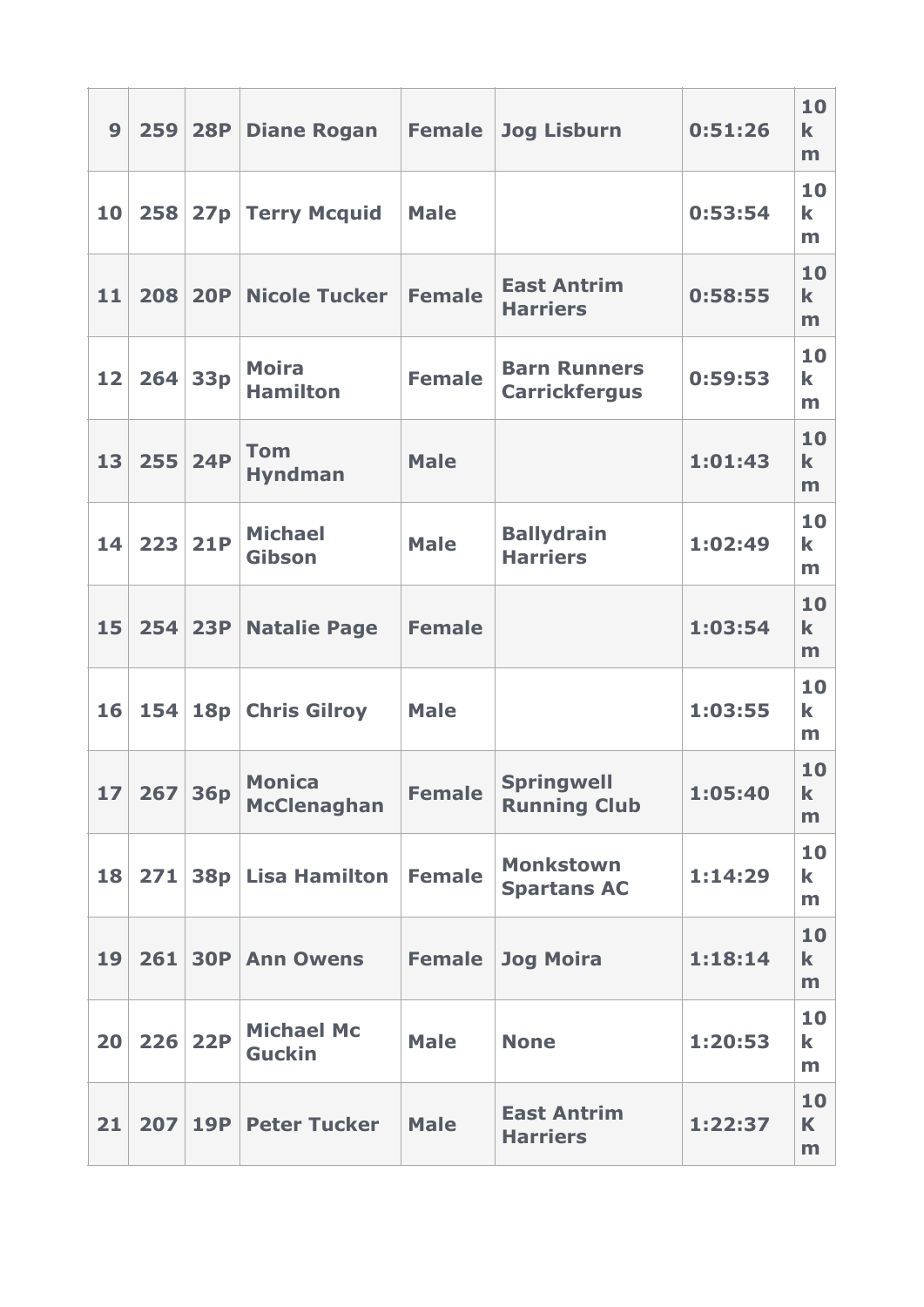| 22                      | 257 | 26p     | <b>Terry Curran</b>                | <b>Male</b>   |                                         | 1:24:47 | 10<br>K<br>m |
|-------------------------|-----|---------|------------------------------------|---------------|-----------------------------------------|---------|--------------|
|                         |     |         |                                    |               |                                         |         |              |
| $\mathbf{1}$            | 209 | 43<br>G | <b>Michael</b><br><b>Lamont</b>    | <b>Male</b>   | <b>PACE Running</b><br><b>Club</b>      | 1:21:33 | н<br>M       |
| $\overline{2}$          | 230 | 62<br>G | <b>Stephen Hoey</b>                | <b>Male</b>   | <b>Jog Lisburn</b>                      | 1:22:46 | н<br>M       |
| 3                       | 169 | 25<br>G | <b>Jack Sinclair</b>               | <b>Male</b>   | <b>PACE Running</b><br><b>Club</b>      | 1:27:30 | н<br>M       |
| $\overline{\mathbf{4}}$ | 198 | 34<br>G | <b>Kyle Wilson</b>                 | <b>Male</b>   |                                         | 1:28:34 | н<br>M       |
| 5                       | 214 | 48<br>G | <b>Michael</b><br><b>Bradley</b>   | <b>Male</b>   | <b>PACE Running</b><br><b>Club</b>      | 1:28:53 | н<br>M       |
| 6                       | 213 | 47<br>G | <b>Andrew Bates</b>                | <b>Male</b>   | <b>ORANGEGROVE</b><br><b>AC</b>         | 1:29:57 | н<br>M       |
| $\overline{z}$          | 228 | 60<br>G | <b>Aaron Bell</b>                  | <b>Male</b>   | <b>PACE Running</b><br><b>Club</b>      | 1:33:50 | Н<br>M       |
| 8                       | 168 | 24<br>G | <b>Anderson Da</b><br><b>Costa</b> | <b>Male</b>   |                                         | 1:35:42 | н<br>M       |
| $\boldsymbol{9}$        | 253 | 65<br>G | <b>Peter Kelly</b>                 | <b>Male</b>   |                                         | 1:35:45 | н<br>M       |
| 10                      | 193 | 29<br>G | Gary<br><b>Arbuthnot</b>           | <b>Male</b>   | <b>Willowfield</b>                      | 1:37:39 | н<br>M       |
| 11                      | 221 | 55<br>G | <b>Christopher</b><br><b>Boyd</b>  | <b>Male</b>   |                                         | 1:39:41 | н<br>M       |
| 12                      | 163 | 19<br>G | <b>Hannah Ewart</b>                | <b>Female</b> | <b>Dee Runners</b>                      | 1:40:16 | н<br>M       |
| 13                      | 252 | 64<br>G | <b>Mark Mckewn</b>                 | <b>Male</b>   |                                         | 1:41:23 | н<br>M       |
| 14                      | 251 | 63<br>G | <b>Colin Hoey</b>                  | <b>Male</b>   |                                         | 1:44:46 | н<br>M       |
| 15                      | 204 | 40<br>G | <b>Anna</b><br><b>Campbell</b>     | <b>Female</b> |                                         | 1:44:56 | н<br>M       |
| 16                      | 194 | 30<br>G | <b>Stuart</b><br><b>Gowans</b>     | <b>Male</b>   | <b>County Antrim</b><br><b>Harriers</b> | 1:45:27 | н<br>M       |
| 17                      | 167 | 23<br>G | <b>Kieran</b><br><b>McGlone</b>    | <b>Male</b>   |                                         | 1:46:05 | н<br>M       |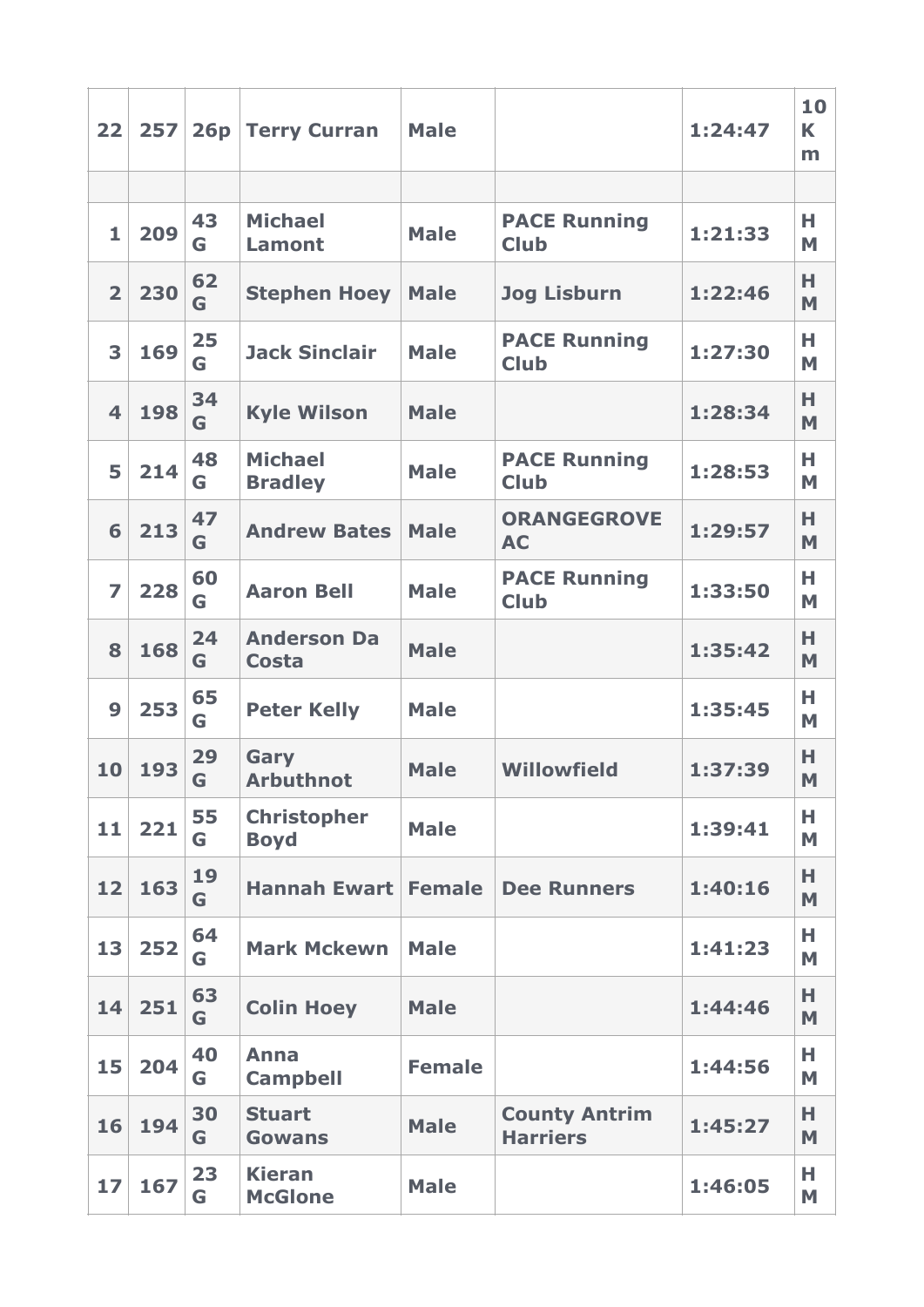| 18 | 195 | 31<br>G | <b>Patricia</b><br><b>Hamill</b>   | <b>Female</b> | <b>County Antrim</b><br><b>Harriers</b> | 1:47:43 | н<br>M |
|----|-----|---------|------------------------------------|---------------|-----------------------------------------|---------|--------|
| 19 | 210 | 44<br>G | <b>Tanya Agnew</b>                 | <b>Female</b> | <b>Ballymena</b><br><b>Runners</b>      | 1:47:46 | н<br>M |
| 20 | 225 | 58<br>G | <b>Dermot MC</b><br><b>KEAGUE</b>  | <b>Male</b>   | <b>Tafelta AC</b>                       | 1:48:18 | н<br>M |
| 21 | 202 | 38<br>G | <b>Hugh didson</b>                 | <b>Male</b>   |                                         | 1:50:02 | н<br>M |
| 22 | 196 | 32<br>G | <b>David Hamill</b>                | <b>Male</b>   | <b>County Antrim</b><br><b>Harriers</b> | 1:50:04 | н<br>M |
| 23 | 227 | 59<br>G | <b>Andrea Lisa</b><br><b>Todd</b>  | <b>Female</b> | <b>Dromore AC</b>                       | 1:51:21 | н<br>M |
| 24 | 212 | 46<br>G | <b>Barbara</b><br><b>Mccluskey</b> | <b>Female</b> |                                         | 1:53:47 | н<br>M |
| 25 | 211 | 45<br>G | <b>Colin</b><br><b>Mccluskey</b>   | <b>Male</b>   |                                         | 1:53:59 | Н<br>M |
| 26 | 229 | 61<br>G | <b>Steven</b><br><b>Neeson</b>     | <b>Male</b>   |                                         | 1:55:27 | н<br>M |
| 27 | 215 | 49<br>G | <b>George</b><br><b>Buckley</b>    | <b>Male</b>   | <b>Ballymena</b><br><b>Runners</b>      | 1:56:48 | н<br>M |
| 28 | 170 | 26<br>G | <b>Denise</b><br><b>Doherty</b>    | <b>Female</b> | <b>Ballymena</b><br><b>Runners</b>      | 1:56:49 | н<br>M |
| 29 | 200 | 36<br>G | <b>Ivan young</b>                  | <b>Male</b>   |                                         | 1:56:59 | н<br>M |
| 30 | 164 | 20<br>G | <b>Leigh Stirrup</b>               | <b>Male</b>   |                                         | 1:57:17 | н<br>M |
| 31 | 219 | 53<br>G | <b>Jessica</b><br><b>Nelson</b>    | <b>Female</b> | <b>Jog Lisburn</b>                      | 1:57:18 | н<br>M |
| 32 | 166 | 22<br>G | <b>Kirsty</b><br><b>Matchett</b>   | <b>Female</b> | <b>Jog Lisburn</b>                      | 1:57:38 | н<br>M |
| 33 | 217 | 51<br>G | <b>Charlene Carr</b>               | <b>Female</b> |                                         | 1:59:11 | н<br>M |
| 34 | 206 | 42<br>G | <b>Alastair Usher</b>              | <b>Male</b>   |                                         | 2:00:18 | н<br>M |
| 35 | 191 | 27<br>G | <b>Iain Johnston</b>               | <b>Male</b>   |                                         | 2:03:41 | н<br>M |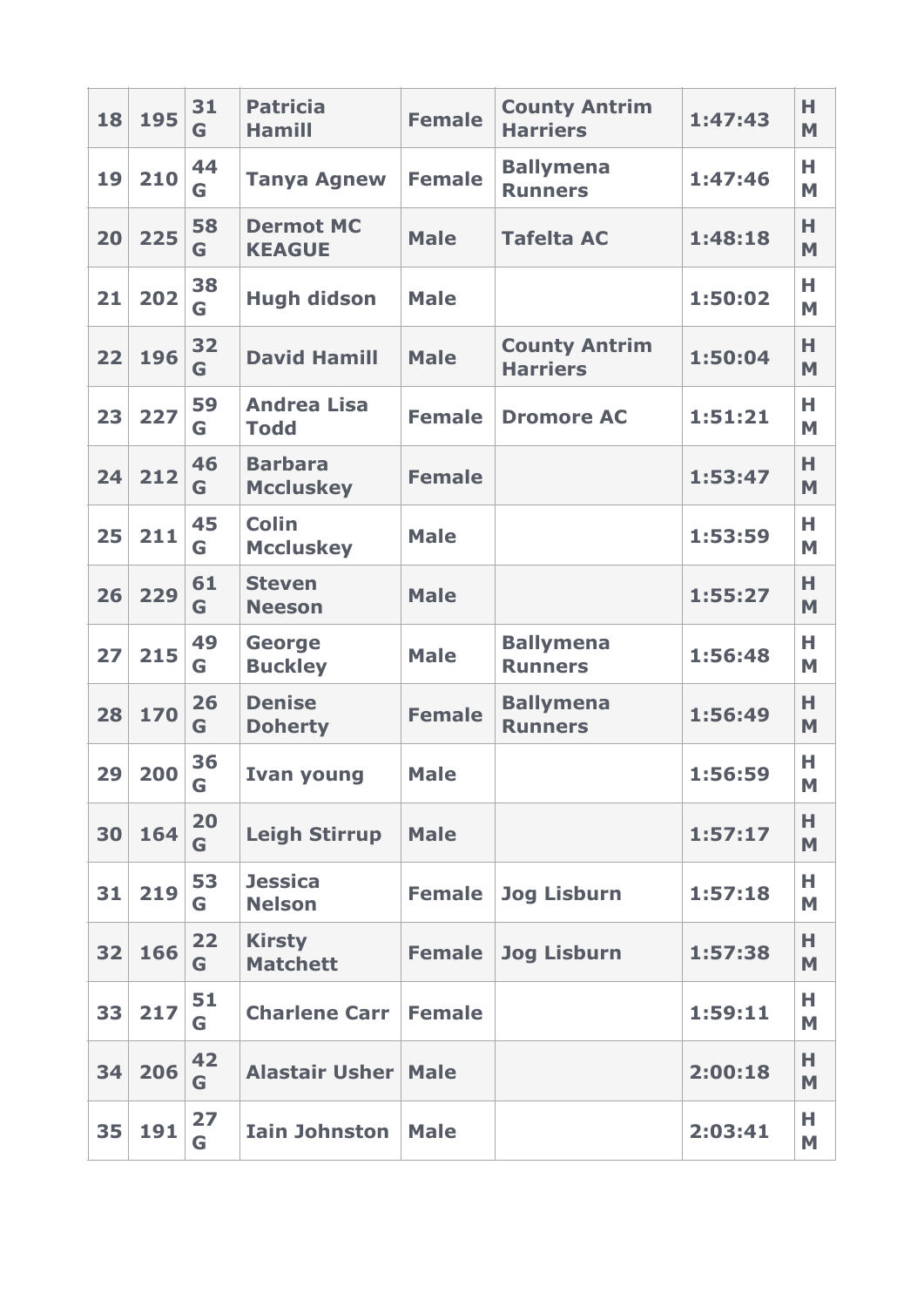| 36                      | 199 | 35<br>G    | <b>Ciara Dobbin</b>                   | <b>Female</b> |                                       | 2:03:52 | н<br>M  |
|-------------------------|-----|------------|---------------------------------------|---------------|---------------------------------------|---------|---------|
| 37                      | 128 | 18<br>G    | <b>Neil Lavery</b>                    | <b>Male</b>   |                                       | 2:09:00 | н<br>M  |
| 38                      | 201 | 37<br>G    | <b>Jane Hardy</b>                     | <b>Female</b> |                                       | 2:10:37 | н<br>M  |
| 39                      | 220 | 54<br>G    | <b>Elaine</b><br><b>Kennedy</b>       | <b>Female</b> | <b>Mallusk Harriers</b>               | 2:21:01 | н<br>M  |
| 40                      | 205 | 41<br>G    | <b>Julian King</b>                    | <b>Male</b>   | <b>None</b>                           | 2:29:02 | н<br>M  |
| 41                      | 216 | 50<br>G    | <b>Karen Mc</b><br><b>Alister</b>     | <b>Female</b> | <b>ORANGEGROVE</b><br><b>AC</b>       | 2:29:02 | н<br>M  |
| 42                      | 224 | 57<br>G    | <b>Lesley</b><br><b>Moreland</b>      | <b>Female</b> | <b>Ballydrain</b><br><b>Harriers</b>  | 2:30:08 | н<br>M  |
| 43                      | 222 | 56<br>G    | <b>Valerie</b><br><b>Gibson</b>       | <b>Female</b> | <b>Ballydrain</b><br><b>Harriers</b>  | 2:30:08 | н<br>M  |
| 44                      | 129 | <b>22Y</b> | <b>Cherry</b><br><b>McVeigh</b>       | <b>Female</b> |                                       | 2:32:00 | н<br>M  |
| 45                      | 139 | <b>30Y</b> | <b>Johnston</b><br><b>Kirkpatrick</b> | <b>Male</b>   |                                       | 2:32:00 | н<br>M  |
| 46                      | 165 | 21<br>G    | Wendy<br><b>McLean</b>                | <b>Female</b> |                                       | 2:32:57 | н<br>M  |
| 47                      | 218 | 52<br>G    | <b>Natalie</b><br><b>Hollywood</b>    | <b>Female</b> |                                       | 2:39:47 | н<br>M  |
| 48                      | 203 | 39<br>G    | Linda<br><b>McClurkin</b>             | <b>Female</b> | <b>Run-Anon</b>                       | 3:00:12 | н<br>M  |
|                         |     |            |                                       |               |                                       |         |         |
| $\mathbf{1}$            | 150 | <b>33B</b> | <b>Matthew</b><br><b>Collins</b>      | <b>Male</b>   | <b>Portmarnock AC</b>                 | 2:48:11 | M<br>ar |
| $\overline{\mathbf{2}}$ | 147 | <b>30B</b> | <b>Chris Collins</b>                  | <b>Male</b>   | <b>East Antrim</b><br><b>Harriers</b> | 2:56:05 | M<br>ar |
| 3                       | 153 | <b>36B</b> | <b>Chris Gilroy</b>                   | <b>Male</b>   |                                       | 3:19:14 | M<br>ar |
| 4                       | 161 | <b>43B</b> | <b>Andrew Willis</b>                  | <b>Male</b>   | <b>Jog Lisburn</b>                    | 3:33:18 | M<br>ar |
| 5                       | 160 | <b>42B</b> | <b>Richard</b><br>Gibson              | <b>Male</b>   |                                       | 3:37:58 | M<br>ar |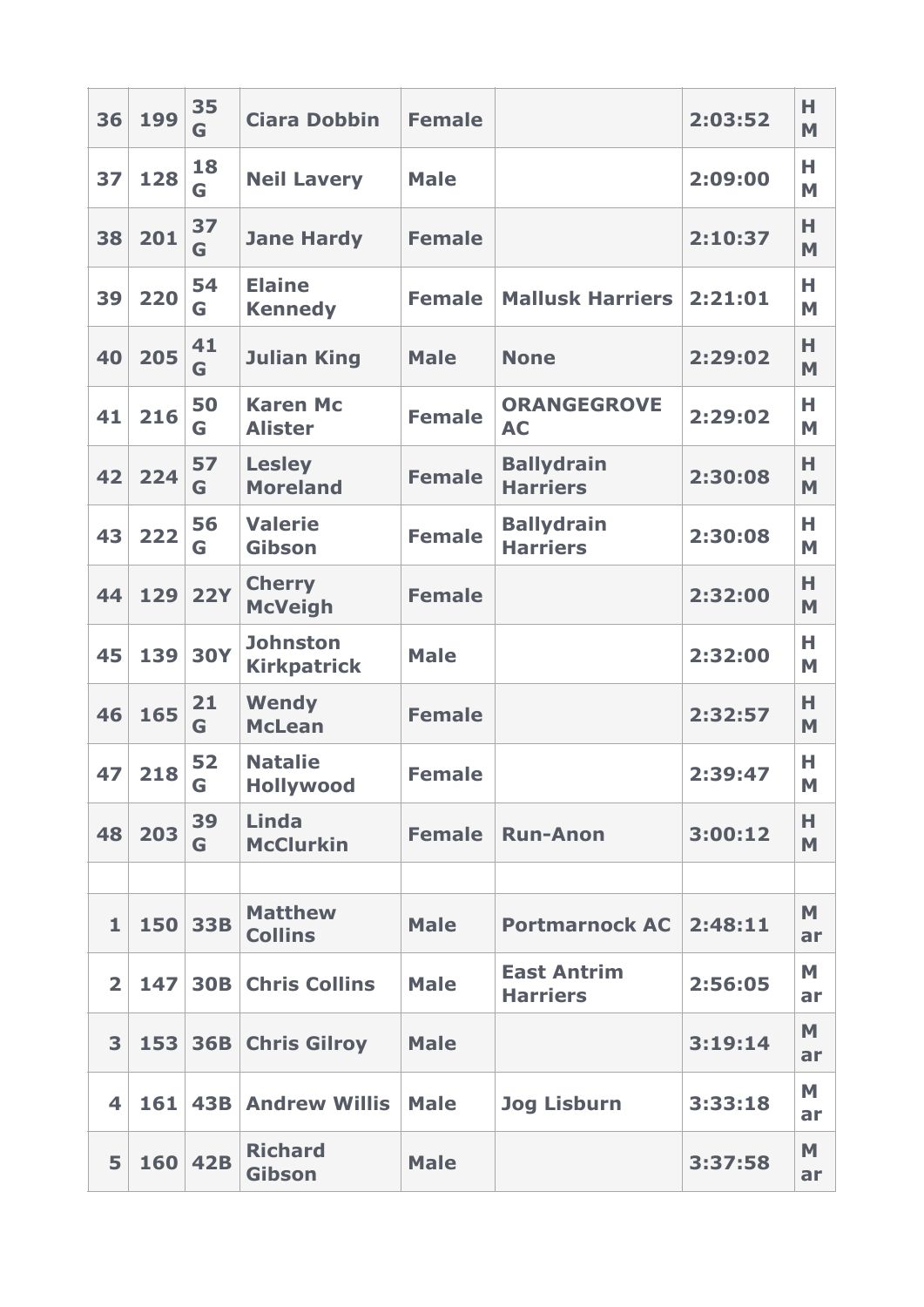| 6                | 162 | <b>44B</b> | Lou<br><b>McLaughlin</b>         | <b>Female</b> | <b>MCI</b>                                | 3:38:29 | M<br>ar |
|------------------|-----|------------|----------------------------------|---------------|-------------------------------------------|---------|---------|
| $\overline{z}$   | 143 | <b>26B</b> | <b>Mary Keenan</b>               | <b>Female</b> | <b>XP5/Muck Hogs</b>                      | 3:40:47 | M<br>ar |
| 8                | 148 | <b>31B</b> | <b>Gerard</b><br><b>Mcnamara</b> | <b>Male</b>   |                                           | 3:41:51 | M<br>ar |
| $\boldsymbol{9}$ | 142 | 25B        | <b>Stephen</b><br><b>Elliott</b> | <b>Male</b>   |                                           | 3:48:48 | M<br>ar |
| 10               | 157 | <b>39B</b> | <b>Andrew</b><br><b>Hanna</b>    | <b>Male</b>   | <b>PACE Running</b><br><b>Club</b>        | 3:51:23 | M<br>ar |
| 11               | 159 | <b>41B</b> | Paul<br><b>McKenzie</b>          | <b>Male</b>   |                                           | 3:52:32 | M<br>ar |
| 12               | 145 | <b>28B</b> | <b>Stephen Allen</b>             | <b>Male</b>   | <b>East Coast</b><br><b>Athletic Club</b> | 3:57:30 | M<br>ar |
| 13               | 146 | <b>29B</b> | <b>Graham</b><br><b>Beattie</b>  | <b>Male</b>   | <b>Monkstown</b><br><b>Spartans AC</b>    | 4:06:32 | M<br>ar |
| 14               | 151 | <b>34B</b> | Gemma<br><b>Roddy</b>            | <b>Female</b> | <b>Ballygalget AC</b>                     | 4:21:26 | M<br>ar |
| 15               | 133 | <b>24Y</b> | <b>Chris Brown</b>               | <b>Male</b>   | <b>Seapark AC</b>                         | 4:34:00 | M<br>ar |
| 16               | 155 | <b>37B</b> | <b>Arron</b><br><b>Johnston</b>  | <b>Male</b>   | <b>PACE Running</b><br><b>Club</b>        | 4:45:40 | M<br>ar |
| 17               | 140 | 23B        | <b>James</b><br><b>McNally</b>   | <b>Male</b>   | <b>Termoneeny</b><br><b>Running Club</b>  | 4:45:41 | M<br>ar |
| 18               | 156 | <b>38B</b> | <b>Brian Murray</b>              | <b>Male</b>   | <b>PACE Running</b><br><b>Club</b>        | 4:45:42 | M<br>ar |
| 19               | 141 | <b>24B</b> | <b>John</b><br><b>Sweeney</b>    | <b>Male</b>   | 100 marathon<br>club                      | 4:51:56 | M<br>ar |
| 20               | 131 | 21B        | <b>Roisin Catney</b>             | <b>Female</b> | <b>Jog Moira</b>                          | 4:53:05 | M<br>ar |
| 21               | 123 | <b>18B</b> | <b>Paul Bracken</b>              | <b>Male</b>   | <b>Jog Moira</b>                          | 4:59:04 | M<br>ar |
| 22               | 132 | 22B        | <b>Michael</b><br><b>Snoddy</b>  | <b>Male</b>   | <b>Jog Moira</b>                          | 4:59:05 | M<br>ar |
| 23               |     | 152 35B    | <b>Angela</b><br><b>Stevens</b>  | <b>Female</b> | <b>Mallusk Harriers</b>                   | 5:04:12 | M<br>ar |